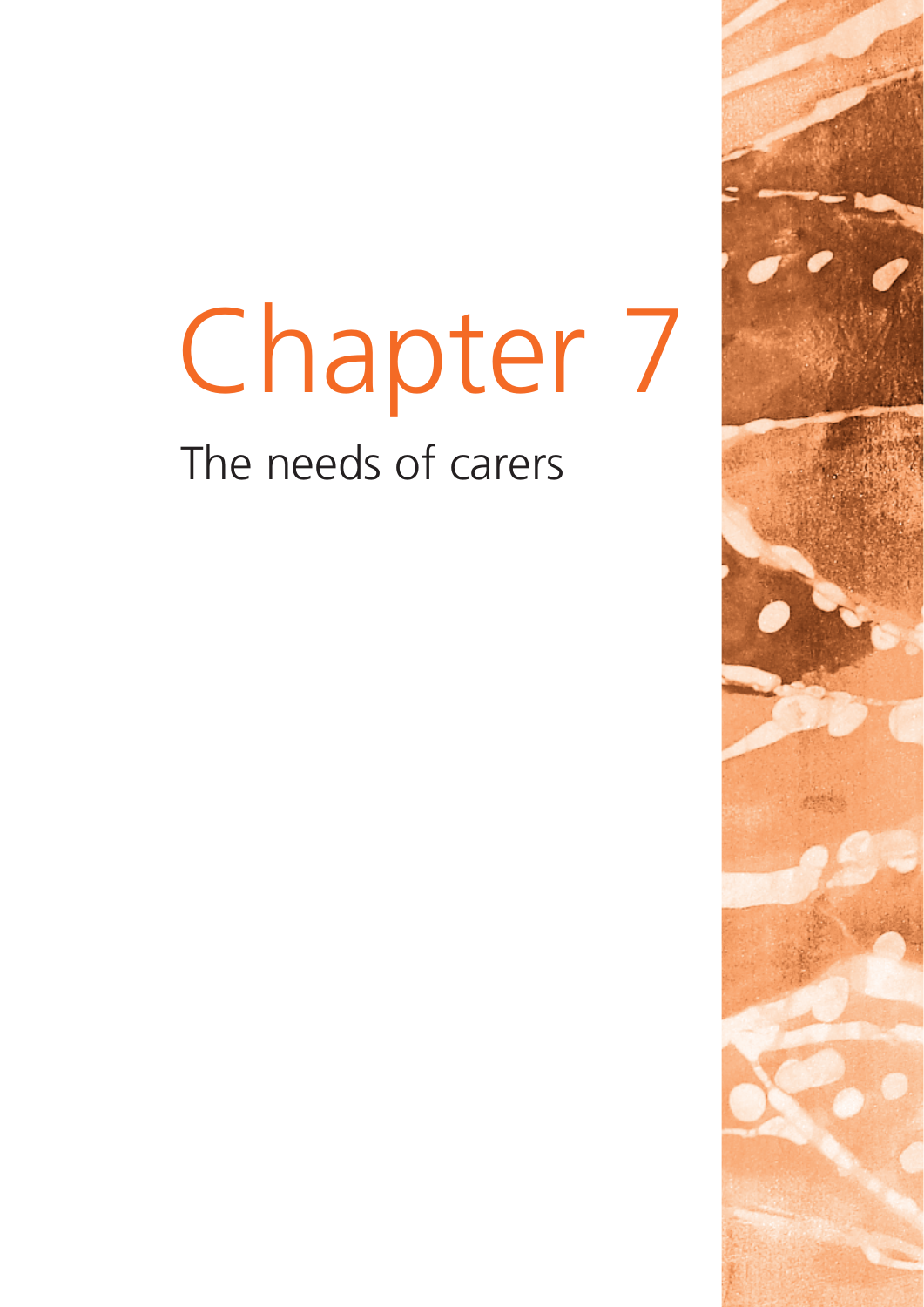# Chapter 7 – The needs of carers

**"Although there is no standard definition of family caregiving, it is understood to involve providing extraordinary care, often outside the bounds of what is usual in family relationships."** <sup>377</sup>

**"… the informal family caregiver is a tribute to the human spirit. He or she is an altruist in the full sense of caring for another at considerable inconvenience to self."** <sup>378</sup>

# **Introduction: the role of carers**

- 7.1 A 'carer' is defined in the UK Government's Carer's Strategy as someone who "spends a significant proportion of their life providing unpaid support to family or … friends."379 An analysis of carers in England derived from the 2001 census found that the majority of carers are of working age, although one in six are over 65, and that half live with the person for whom they provide care.<sup>380</sup>
- 7.2 For many people with dementia, the support they receive from carers will be their main source of assistance. The National Audit Office reports that there are some 476,000 unpaid carers in England supporting people with dementia,<sup>381</sup> and the 2007 *Dementia UK* report estimated that on average people with dementia receive 24 hours of care per week from carers, with that figure rising to 60 hours for those needing the most care.<sup>382</sup> A survey by Alzheimer Europe similarly reported that half of carers of people with late-stage dementia spend more than ten hours each day caring,<sup>383</sup> while over 80 per cent of the total care received by people with dementia in one Swedish study was provided by informal, rather than paid, carers.<sup>384</sup>
- 7.3 The support provided by a carer for a person with dementia will vary enormously depending on the nature and progress of the person's dementia, on the capabilities of the carer, and on what other assistance, if any, is available. It may include helping the person with some or all activities of daily living, from intimate personal care to housework; supporting the person in meaningful occupation; providing constant reassurance where the person fears being alone; helping with, or managing, financial and legal matters; and many other forms of support. Providing this level of constant support takes a great deal of time, hard work and compassion, and may often be emotionally and physically exhausting. A study of carers of people with dementia, stroke and Parkinson's disease found that the most frequently reported problems associated with caring were the disorganisation of household routines, difficulties with going away for holidays, restrictions on social life, and disturbances of sleep.<sup>385</sup>
- 7.4 In Chapter 2 we set out our ethical framework, highlighting our belief that a good quality of life is possible with dementia, but that in order to achieve this, significant support will be required

<sup>&</sup>lt;sup>377</sup> Yap LKP, Seow CCD, Henderson LM and Goh YN (2005) Family caregivers and caregiving in dementia *Reviews in Clinical Gerontology* **15**: 263–71.

<sup>378</sup> Post S (2000) *Ethical Issues from Diagnosis to Dying: The moral challenge of Alzheimer's disease*, 2nd Edition (Baltimore: Johns Hopkins University Press), p25.

<sup>&</sup>lt;sup>379</sup> HM Government (2008) *Carers at the Heart of 21st Century Families and Communities: "A caring system on your side. A life of your own"* (London: Department of Health), p19.

<sup>380</sup> Audit Commission (2004) *Support for Carers of Older People* (London: Audit Commission), p2.

<sup>&</sup>lt;sup>381</sup> National Audit Office (2007) Improving Services and Support for People with Dementia (Norwich: The Stationery Office), p9.

<sup>382</sup> Knapp M and Prince M (King's College London and London School of Economics) (2007) *Dementia UK* (London: Alzheimer's Society), p66.

<sup>383</sup> Alzheimer Europe (2006) *Who Cares? The state of dementia care in Europe* (Luxembourg: Alzheimer Europe).

<sup>384</sup> Wimo A, von Strauss E, Nordberg G, Sassi F and Johansson L (2002) Time spent on informal and formal care giving for persons with dementia in Sweden *Health Policy* **61**: 255*–*68.

<sup>385</sup> Thommessen B, Aarsland D, Braekhus A *et al*. (2002) The psychosocial burden on spouses of the elderly with stroke, dementia and Parkinson's disease *International Journal of Geriatric Psychiatry* **17(1)**: 78–84.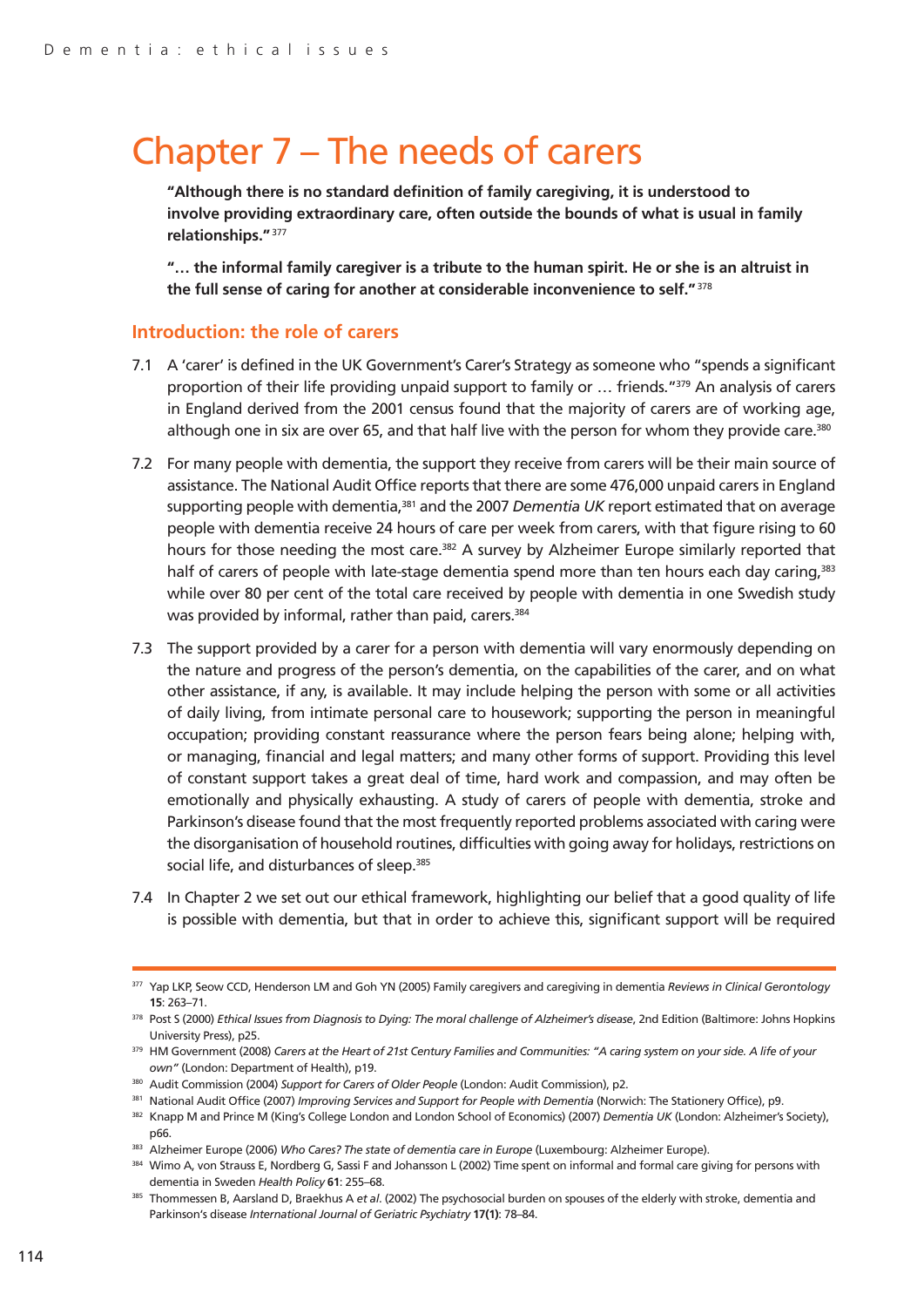to promote both the person's autonomy and their well-being. At the same time, we emphasised that the autonomy and well-being of carers were also morally important. Unlike care workers and professionals, a carer's responsibilities will often continue day and night and this may have very significant practical consequences: for example, additional stress and sheer exhaustion caused by broken nights may seriously affect both the health of the carer and their ability to provide care in the way that they would ideally like to do. $386$  More fundamentally, however, it is crucial to recognise that the life of the person with dementia and their carer will often be very closely entwined, particularly where informal care is being provided by a partner, or by a relative living in the same house.

- 7.5 In such circumstances, the interests of the person being cared for and the person providing the care will often be inseparable, and this may have significant implications for how the various needs and interests at stake are balanced and compromises sought. Moreover, in providing care to a partner, close family member or friend, carers have to contend with their own complex emotions resulting, for example, from the changes in their relationship with the person with dementia, or from the loss of cherished future plans.<sup>387</sup>
- 7.6 While the pressure placed on carers by their caring role should not be underestimated, it is important also to highlight that for many carers the experience of caring for their relative or friend has many positive aspects.388 Caring is often a key part of family relationships, and may offer carers an opportunity to express feelings of love, and also to act altruistically. Descriptions of caring recently published in the health care press by two individual carers, each of whom provided care to their wives with dementia, highlight some of these positive aspects:

**"Caring does not constitute a cure, but it certainly can reveal one's inner strengths. It has its own rewards."** <sup>389</sup>

**"We [husband and wife] have been marked by a special kind of pain. But we have also experienced a deepening sense of responsibility, gratitude for all that we had lived through together, love, solidarity, and a shared sensibility that we have resisted what is beyond our control and are, individually and collectively, more for it."** <sup>390</sup>

As the second quotation illustrates, 'caring' should not automatically be seen as a one-way process: for many people with dementia and their carers, the experience of being cared for and providing care will be closely tied up with the nature of their relationship. Indeed, as we note in Chapter 2 (see paragraph 2.45), the person with dementia should not be portrayed simply as a passive recipient of care, but rather as someone who has the potential to continue participating in family life, albeit in different ways from before.

### **Attitudes and beliefs about caring**

**"People find themselves looking after a confused person at home for many different reasons – out of love, from a sense of duty, perhaps because they feel they have no choice. Some find assuming responsibility relatively easy. Others come increasingly to resent it."** <sup>391</sup>

<sup>389</sup> Lamont J (2008) Remembering the dance *Journal of Dementia Care* **16(2)**: 11.

<sup>386</sup> Dauvilliers Y (2007) Insomnia in patients with neurodegenerative conditions *Sleep Medicine* **8(4)**: S27–S34.

<sup>387</sup> See, for example, Schneider J, Murray J, Banerjee S and Mann A (1999) EUROCARE: a cross-national study of co-resident spouse carers for people with Alzheimer's disease: I – Factors associated with carer burden *International Journal of Geriatric Psychiatry* **14(8)**: 651–61.

<sup>388</sup> Netto NR, Goh JYN and Yap PLK (2009) Growing and gaining through caring for a loved one with dementia *Dementia* **8(2)**: 245–61.

<sup>390</sup> Kleinman A (2009) Caregiving: the odyssey of becoming more human *The Lancet* **373**: 292–3.

<sup>&</sup>lt;sup>391</sup> Department of Health (2007) *Who Cares? Information and support for the carers of people with dementia* (London: Department of Health), p15.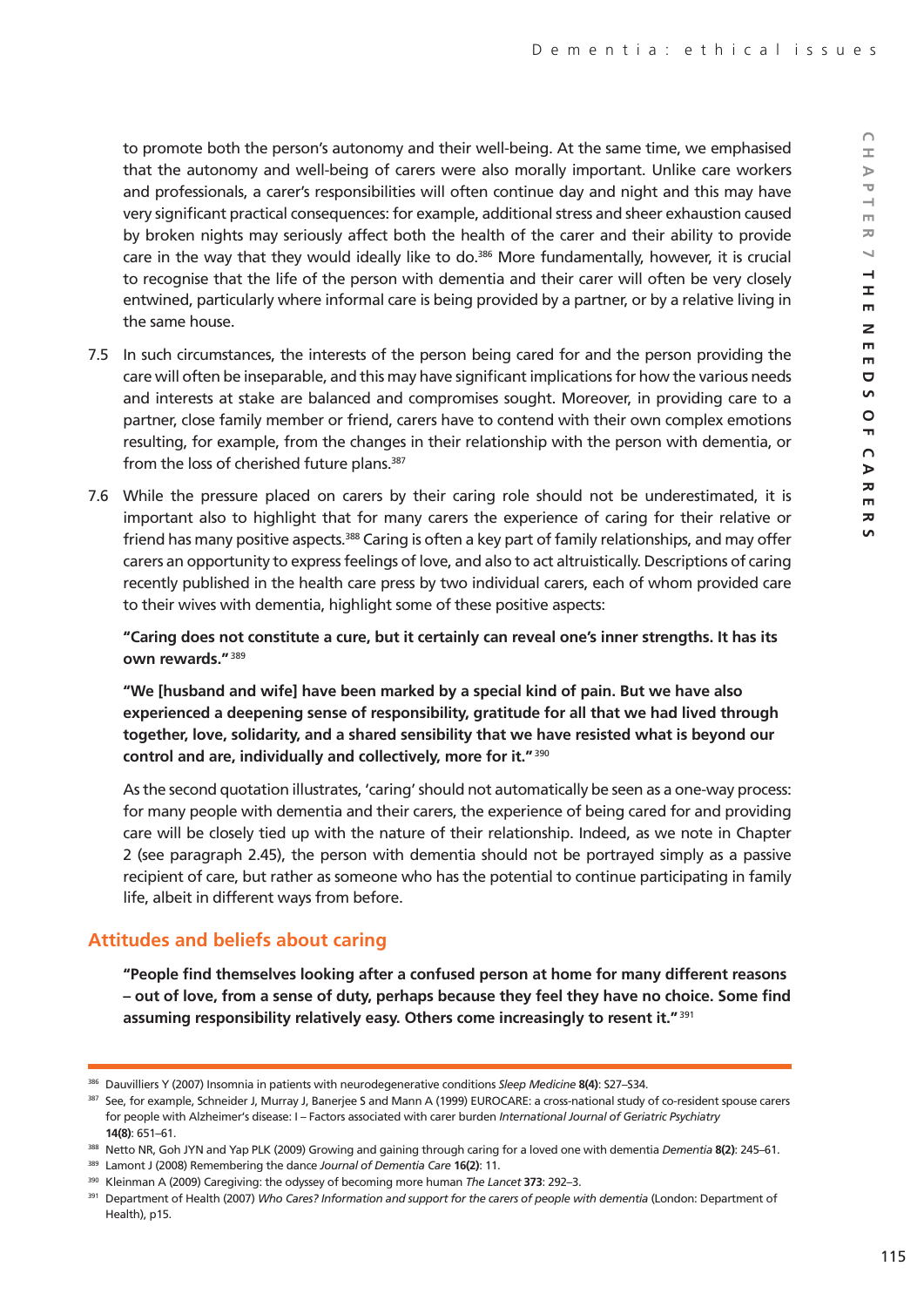**"The reaction of the family and friends to the diagnosis can be crucial to the carer and patient. If it is good and positive, and accepted as an illness with no known cure as yet but one that will have its good and bad times, life for the carer and the patient can be very rewarding."** *Jean Burnard, consultation respondent*

- 7.7 Most carers do not plan to be a carer, and nor do they receive special education about dementia or the effects it may have on their own lives. Indeed, a person will often not make a specific conscious decision to take on a caring role; rather it will evolve out of a relationship as a result of shifting levels of dependency.392 Some people dislike being classified as 'carers' in the very early stages of dementia, seeing themselves as acting as caring partners, relatives or friends, rather than taking on a new role with a new name. $393$
- 7.8 Like the experience of dementia itself, the personal experience of being a carer, and the extent to which the positive aspects of providing care are outweighed by the physical and emotional burdens, is likely to be affected by a wide range of factors. These potentially include the personal characteristics of all involved, the nature of their relationships, the needs of the person with dementia, and the level of support received from others. In particular, the carer's beliefs about caring are likely to affect how the role is experienced.
- 7.9 One UK-based study in 2008 of three different ethnic groups classified attitudes to caring as 'traditional', where caring within the family was seen as natural, expected and virtuous, and 'nontraditional', where the carer perceived their own life as being 'on hold' while providing care and did not necessarily expect to derive reward or pleasure from caring. It found that while all carers in the study experienced health difficulties (particularly linked with exhaustion) as a result of their caring role, a more 'traditional' attitude helped carers find rewards in their relationship with the person for whom they were caring, and to feel that their lives, although changed, were ongoing. Although 'traditional' views were more common among carers of south Asian or Caribbean origin than among white British carers, 'traditional' and 'non-traditional' attitudes were identified among all three ethnic groups studied, thus emphasising the need for professionals to consider the specific needs and experiences of individual carers, without making prior assumptions about their likely attitude to caring.394
- 7.10 Where one person within a family or social circle takes on primary responsibility for providing care, the attitudes and assumptions about care within the wider family or network may also have a significant impact on the main carer. The extent to which the main carer feels supported may depend to a significant degree on how the rest of the family unit reacts both to the person with dementia and their carer. On the one hand, relatives outside the relationship between the main carer and the person with dementia may decide what the person with dementia and their main carer need, without first consulting them.<sup>395</sup> On the other hand, family members who have only limited contact with the person with dementia may underestimate how much support the person needs in day-to-day living, and hence fail to understand the degree of pressure under which the main carer is living.396 Again, distinctions between 'traditional' and 'non-traditional' attitudes to

<sup>392</sup> Gillies B (2000) Acting up: role ambiguity and the legal recognition of carers *Ageing and Society* **20**: 429–44.

<sup>393</sup> Goldsteen M, Abma T, Oeseburg B *et al*. (2007) What is it to be a daughter? Identities under pressure in dementia care *Bioethics* **21(1)**: 1–12.

<sup>&</sup>lt;sup>394</sup> Lawrence V, Murray J, Samsi K and Baneriee S (2008) Attitudes and support needs of Black Caribbean, south Asian and White British carers of people with dementia in the UK *British Journal of Psychiatry* **193**: 240*–*6.

<sup>395</sup> Zarit SH and Zarit JM (2008) Flexibility and change: the fundamentals for families coping with dementia, in *Excellence in Dementia Care: Research into practice*, Downs M and Bowers B (Editors) (Maidenhead, UK: Open University Press), p93.

<sup>396</sup> See, for example, NHS Health Scotland (2008) *Coping with Dementia: A practical handbook for carers* (Edinburgh and Glasgow: Health Scotland), p19.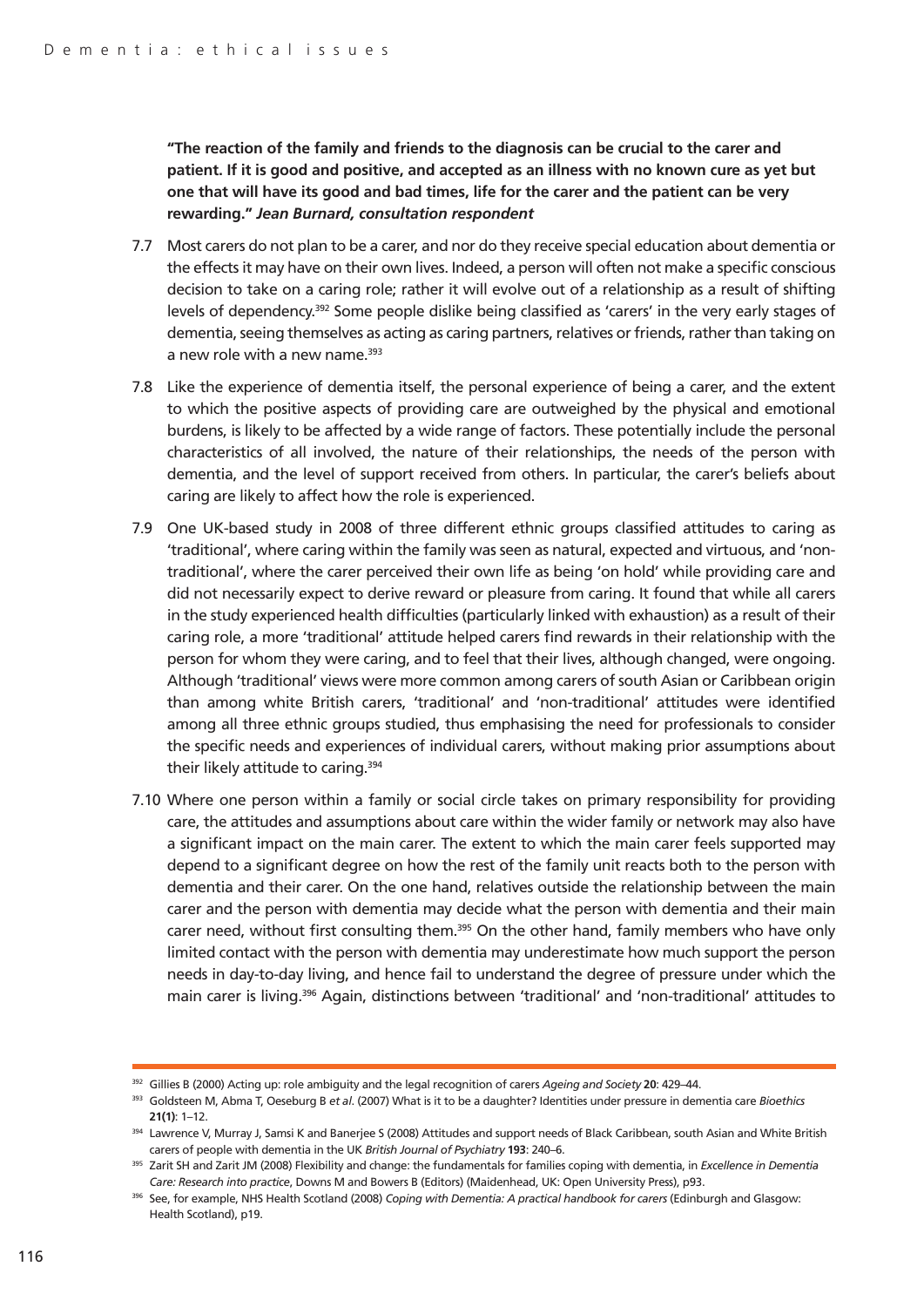the role of the family in providing care may play an important role, with evidence to suggest that families with more 'traditional' attitudes regard asking for professional help as a sign of failure.<sup>397</sup>

- 7.11 Carers may also find that there is no plateau to their caring role because of the degenerative nature of dementia. Continuous adjustments and adaptations may have to be made just at the point when the carer is starting to feel more competent and confident with what has just been achieved. Care requirements increase even though the carer's own health and resources may be diminishing, especially in the case of spouse or partner carers. Particular difficulties may arise when the person with dementia denies that there is anything wrong and refuses to accept any sort of additional help from paid care workers.
- 7.12 Many carers continue to see themselves as carers even when the person with dementia has moved into a care home, right up until the person with dementia dies. Writing about her experiences of caring for her mother with Alzheimer's disease, one carer notes that her "whole identity is shot through with being a carer. How can I stop thinking of myself as a carer just like that?"<sup>398</sup> However, some stop considering themselves as 'real' carers once the person with dementia is being cared for by others and then struggle to redefine their relationship with their loved one.<sup>399</sup>

## **Our approach**

- 7.13 In Chapter 2 of this Report, we put forward the argument that the idea of solidarity is a key component in an ethical framework for the care and support of people with dementia. The concept of solidarity suggests that our response to the challenges presented by the increasingly common disorders leading to dementia should be one of 'fellow-travellers' where we seek to support and help one another. Families and friends demonstrate practical solidarity in the care and support they provide to people with dementia, whether this is given primarily out of love, compassion, duty, a desire to reciprocate past support, or a combination of all of these. We suggest that solidarity similarly urges us (as individuals, families, communities and through the state) to support carers in their own exercise of solidarity with those for whom they care.
- 7.14 Our ethical framework in Chapter 2 further emphasises the importance of giving close attention to the autonomy and well-being of carers. This is partly because, in doing so, the autonomy and wellbeing of people with dementia are likely to be enhanced: a carer who feels properly supported and appreciated by others is likely in turn to be able to provide more supportive care and hence a better quality of life for people with dementia.<sup>400</sup> We also arque that autonomy should be seen in 'relational' terms: that is, that a person's sense of self and self-expression should be seen as being firmly grounded in their social and family networks. In addition, most people would wish that their carer's interests should be given considerable weight: their interests include their carer's interests. When autonomy is understood in these terms, then in order to support a person's autonomous wishes and values it will be necessary to support the whole family and social structure.
- 7.15 However, we also strongly advocate paying attention to the autonomy and well-being of carers because carers are people in their own right, whose own interests are important quite outside any associated benefit to the person with dementia. The very fact that carers are likely to neglect or

<sup>397</sup> Lawrence V, Murray J, Samsi K and Banerjee S (2008) Attitudes and support needs of Black Caribbean, south Asian and White British carers of people with dementia in the UK *British Journal of Psychiatry* **193**: 240*–*6.

<sup>&</sup>lt;sup>398</sup> Healthy Living Blog (2008) Why caring makes you truly human, available at: [www.saga.co.uk/health/healthyliving/blog/carer-diary/](www.saga.co.uk/health/healthyliving/blog/carer-diary/july-3-2008-why-caring-makes-you-truly-human.asp) [july-3-2008-why-caring-makes-you-truly-human.asp](www.saga.co.uk/health/healthyliving/blog/carer-diary/july-3-2008-why-caring-makes-you-truly-human.asp).

<sup>399</sup> Goldsteen M, Abma T, Oeseburg B *et al*. (2007) What is it to be a daughter? Identities under pressure in dementia care *Bioethics* **21(1)**: 1–12.

<sup>400</sup> Brodaty H, Green A and Koschera A (2003) Meta-analysis of psychosocial interventions for caregivers of people with dementia *Journal of the American Geriatric Society* **51**: 657–64.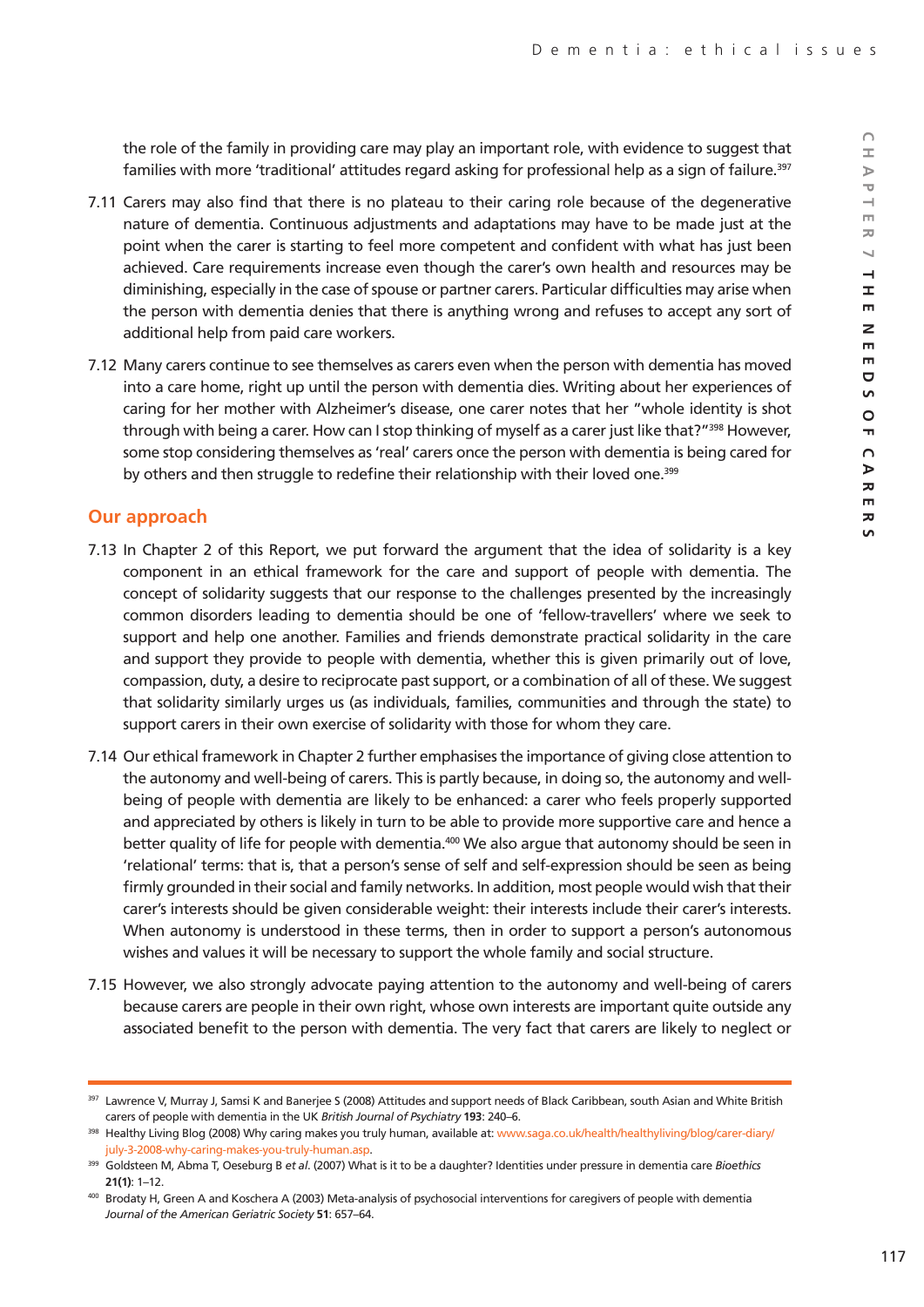even deny their own interests in order to promote the interests of the person for whom they care suggests that society, in the form of the professionals it employs, should have a concern for the interests of the carers, not only for the sake of the person with dementia but also for the sake of the carers themselves.

- 7.16 Alongside these ethical reasons for recognising the need to help and support carers, a purely pragmatic financial point should also be noted: if carers did not take on their roles to the extent they currently do, the financial impact on the state would be enormous, as the monetary value of the care provided by family and friends to people with dementia has been estimated at £5.4 billion in England alone.<sup>401</sup> Indeed, the point has been made that the only affordable way in the long term to provide care for people with dementia in both the developed and developing world is for support to be delivered through carers.<sup>402</sup>
- 7.17 We discussed in Chapter 4 how as individuals we could support people with dementia and their carers, both in our attitudes to and acceptance of dementia, and in some cases through practical voluntary help to those we know in our community who need support. We discuss below the role that the state and the voluntary sector, as providers and funders of health and social care services, can play in supporting carers. We consider help and support for carers first in terms of their role as carer and secondly in terms of their own personal needs as individuals.

# **Help and support for carers in their caring capacity**

### *Joint support for the person with dementia and their carer*

**"Caring for a relative with dementia, of course, presents family carers with specific and complex problems. These can be exacerbated if their experience is framed within a medical model of care provision, a model which redefines the largely social consequences and which offers little in the way of helpful information."** <sup>403</sup>

- 7.18 As we suggested earlier (see paragraphs 3.22 and 7.5), a diagnosis of possible dementia has implications that extend well beyond the individual receiving the diagnosis. Close family and friends, and especially the partner of the person with dementia, have to adjust to the ramifications for their own lives and come to terms with a shared future which may be very different from what they had all envisaged. We have already emphasised the need for appropriate information and follow-up for the person with dementia at the point of diagnosis (see paragraphs 3.25–3.29) and we note here the importance of ensuring that the information needs of carers, too, are met.
- 7.19 **An important implication both of our emphasis on solidarity and of our 'relational' approach to autonomy (see paragraph 7.14) is to emphasise that professional support should have a wide focus that includes helping family and friends to support the person with dementia, rather than being limited to an exclusive and direct focus on the person with dementia.** In much of medical care where people's ability to care for themselves and their mental capacity are not greatly affected, it is appropriate for health and social services to be focused almost exclusively on the patient or client. These models of service delivery may not be appropriate in dementia care, at least at some stages, where the major part of the care is delivered by the family or other carers. We highlight in Box 7.1 below the example of Admiral Nurses, whose approach is very much predicated on providing care to people with dementia *through* their existing family and other support networks.

<sup>401</sup> National Audit Office (2007) *Improving Services and Support for People with Dementia* (London: The Stationery Office), p9.

<sup>402</sup> See, for example, Ferri PF, Prince M, Brayne C *et al*. (2005) Global prevalence of dementia: a Delphi consensus study *The Lancet*

**<sup>366</sup>**: 2112–7; Zaida A (2008) *Features and Challenges of Population Ageing: The European perspective* Policy Brie**f March (1)** (Vienna: European Centre for Social Welfare Policy and Research).

<sup>403</sup> Gillies B (2000) Acting up: role ambiguity and the legal recognition of carers *Ageing and Society* **20**: 429–44.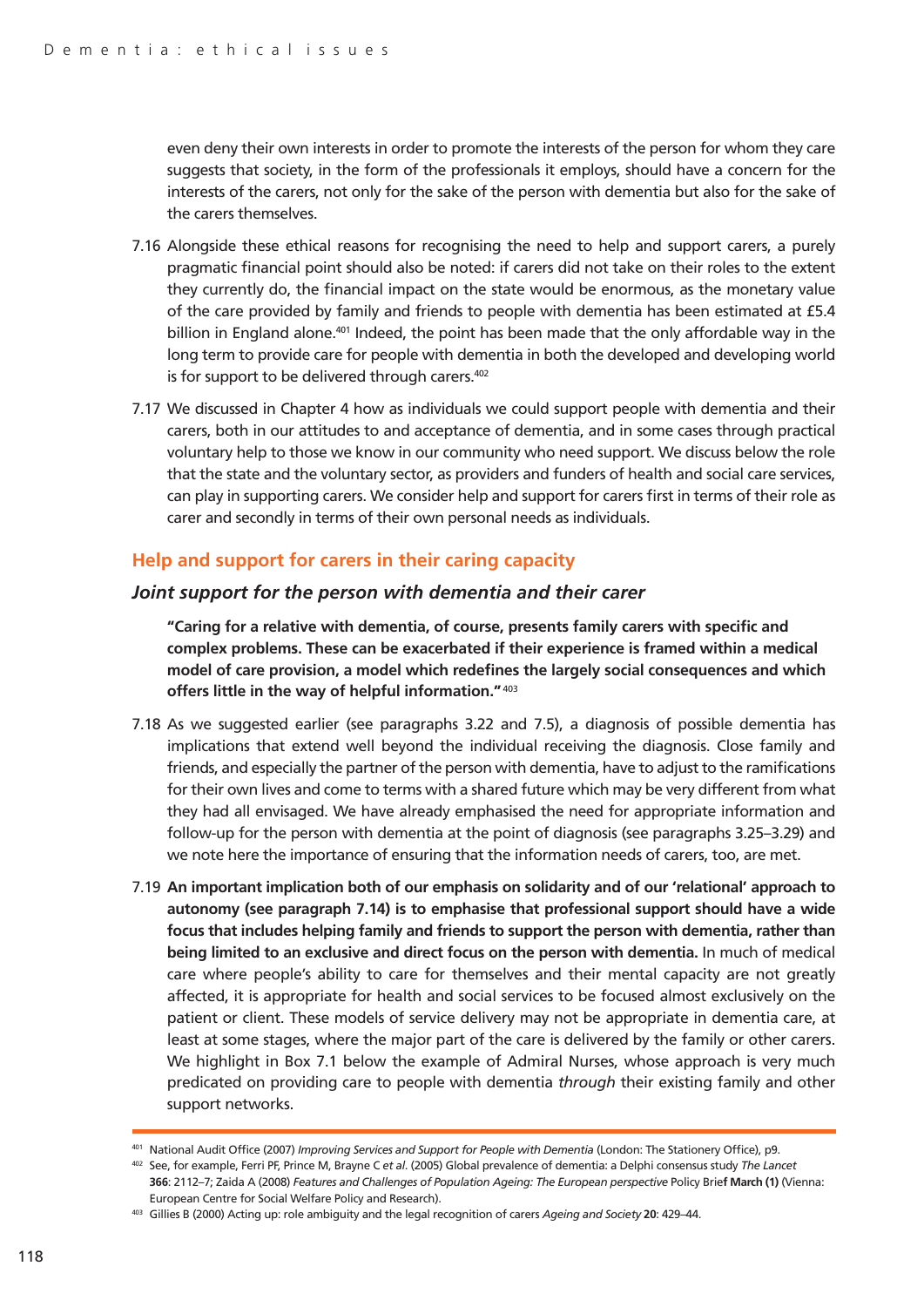#### **Box 7.1: Example from practice – Admiral Nurses**

Admiral Nurses are specialist mental health nurses who have experience in working with dementia. They support and work in partnership with people with dementia, their families, and their social networks. Admiral Nurses focus on working with carers, providing them with practical advice, emotional support and information. They visit carers and people with dementia in their own homes for as long as they are needed, working with carers throughout the duration of the person with dementia's illness. Admiral Nurses also deliver education and training in dementia care, and provide consultancy services to professionals working with people with dementia.

Currently, Admiral Nurses operate in certain areas of England, including London, Kent, North East Lincolnshire, the West Midlands and the North West, and in North Wales.

**More information:** 

### *Care partnerships*

**"In dementia care, there is much greater openness with carers (rightly or wrongly) than in other mental health contexts, and the need for partnership with family carers is widely recognised."** *Professor Bob Woods, consultation respondent*

**"Carers' skills must be recognised as such, working in partnership with a professional … so that the relationship of trust and honesty is built up."** *Dementia Services Development Centre (South East), Canterbury Christ Church University (Mrs Penny Hibberd, Admiral Nurse/ Senior Lecturer), consultation respondent*

- 7.20 Carers will often know the person with dementia better than anyone else, and hence are likely to be well placed to advise on their particular support needs. However, they do not necessarily know about the nature or progression of dementia, nor what care interventions are possible. Support is therefore needed from professionals who do possess such knowledge. Conversely, health and social care professionals will be familiar with care planning, care provision and caregiving, but unfamiliar, at least initially, with the personal history, preferences and values of the person with dementia. As we note in Chapter 3 (see paragraph 3.12), it is therefore crucial that professionals and carers work together in genuine partnership, in order to ensure that people with dementia benefit from their joint expertise and joint knowledge.
- 7.21 Such a 'care partnership' should be founded on a basis of mutual respect for the different forms of knowledge of the different parties, and on the premise that all concerned are seeking to help the person live as well with their dementia as possible. We note in Chapter 3 (see paragraphs 3.30 and 3.31) the importance of ensuring that where formal services are available, they should be offered on a flexible basis, matched to the actual needs and wishes of those receiving them and to the support that carers are able and willing to offer.
- 7.22 As dementia progresses, the needs of both the person with dementia and their carer are likely to change significantly, and at some point it may become appropriate for the person to move into residential care, or for more formal support to be provided in the person's own home. It is imperative in such circumstances that the carer's continuing role is acknowledged, and that carers should be given opportunities to sustain whatever input they are able to contribute to the care for as long as they wish. When the level of formal support increases in this way, there should never be an 'all or nothing' assumption about the carer's desire to be involved or ability to cope. Some carers will wish to continue providing particular forms of care and support, such as washing their loved one's clothes, or taking in favourite food, even where the person with dementia is being cared for in a residential environment. Others may be happy to relinquish such tasks to others, but are still a rich source of information for those now providing day-to-day care for the person – for example through providing 'life-story books' to accompany the person into residential care.

119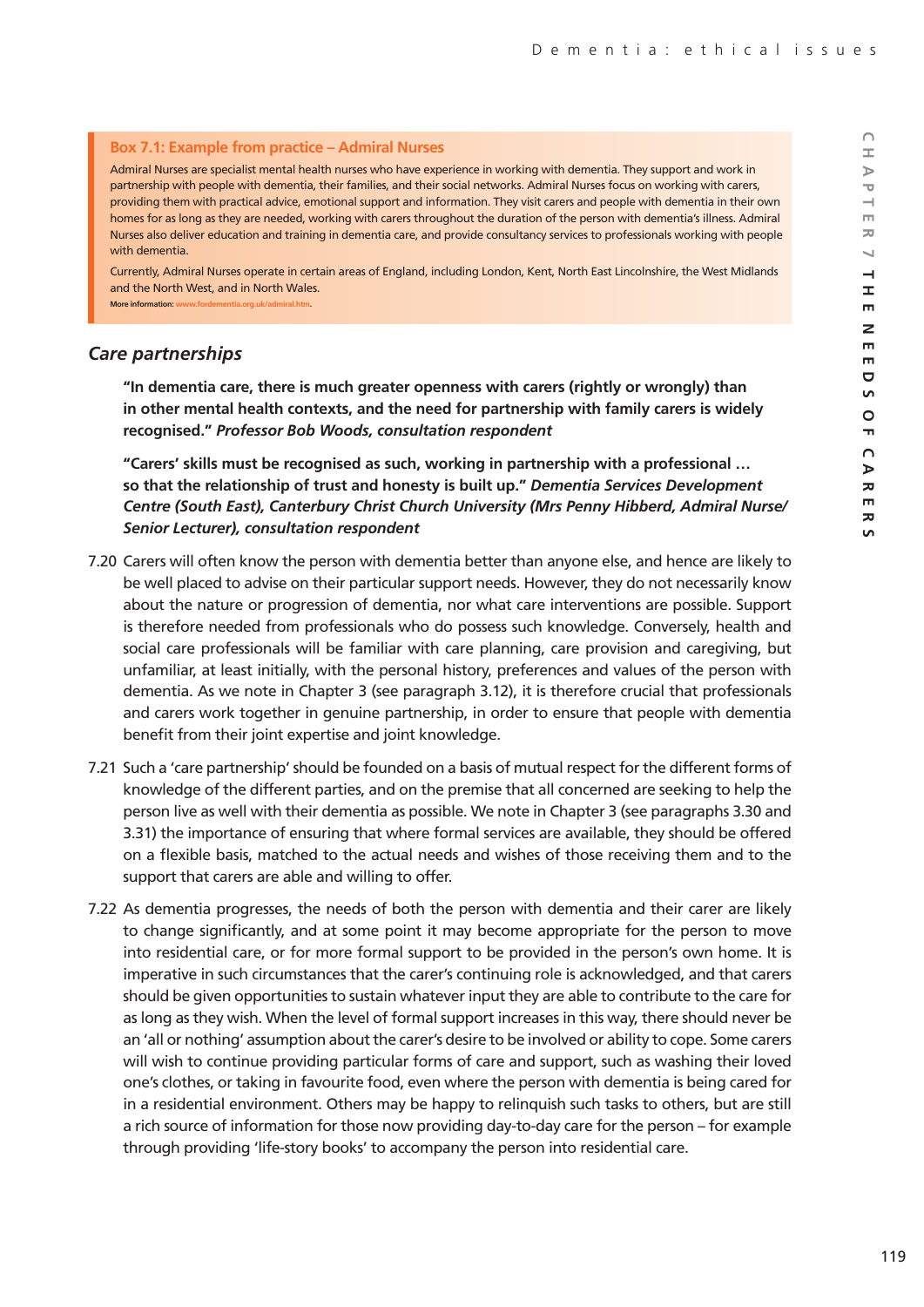# *The need to be trusted*

**"To be cared for by others requires trust in the carer. It requires recognition of the carer as caring and of the importance of human community."** *CARE, consultation respondent*

**"I think with something like dementia and something that is going to involve long term chronic deterioration in somebody, if you're going to get a good effective support for the patient you have to get the relatives – or whoever is going to do the caring – on board as soon as possible."** *Carer, speaking on Healthtalkonline*<sup>404</sup>

7.23 The issue of trust is absolutely central in any caring relationship. Most carers provide a level of care that compromises their own health and well-being, and are concerned to help and support the person with dementia as much as they are able. This sense of duty is best captured in terms such as 'love', 'loyalty' and 'faithfulness', all of which are based on trust. Given this trust-based relationship between the person with dementia and their carer, there is an ethical imperative that professionals and care workers similarly start from a presumption of trust in the carer, in their good intentions and in their knowledge of the person with dementia (see also paragraph 3.12). Such trust will normally act to promote the autonomy of the person with dementia, understood in the relational sense highlighted in Chapter 2, as well as their well-being. **Unless there is evidence to the contrary, there should be a presumption of trust in carers by health and social care professionals and care workers. Such trust is a key part of any 'caring partnership', and without such trust it is highly unlikely that the person with dementia can be given the best possible support.** As we discussed in Chapter 6 (see paragraphs 6.39–6.45), there may sometimes be occasions when for a variety of reasons some carers do not act in the best interests of the person for whom they care, and when trust may not be appropriate. If any evidence emerges that trust in a particular carer is misplaced, the professional should act on that concern, in just the same way as they would act on concerns about other professionals or care workers. Where there are no such concerns, however, the caring partnership between carers and those paid to provide care can best be sustained, and the person with dementia best supported, through mutually trusting relationships.

### *Access to confidential information about the person with dementia*

**"I was stunned that my doctor would not speak about my concerns … I felt frightened about my husband's changes in behaviour …"** *Agnes Charnley, consultation respondent*

**"Patient confidentiality in our system has been distorted into a charter for secrecy, when staff feel confident to deny even useful or helpful information that would support the patient's care to other professionals or relatives."** *Professor June Andrews, Director, Dementia Services Development Centre, University of Stirling, consultation respondent*

**"Sometimes families do not understand when you explain about confidentiality and they are frustrated not to be involved in consultations."** *Anonymous consultation respondent*

7.24 The Mental Capacity Act Code of Practice stipulates that health and social care staff should ensure that they only disclose information about somebody who lacks capacity if it is in the best interests of the person concerned to do so, or when there is some other, lawful reason for them to do so.<sup>405</sup> A person granted a lasting power of attorney by the person with dementia is entitled to access

<sup>404</sup> Healthtalkonline is a charity website that lets users share experiences of health and illness, including dementia. An interview with a carer of a person with dementia is available at: [www.healthtalkonline.org/Nerves\\_and\\_brain/Carers\\_of\\_people\\_with\\_dementia/](www.healthtalkonline.org/Nerves_and_brain/Carers_of_people_with_dementia/People/Interview/829/Category/102/Clip/4010/confidentiality#confidentiality) [People/Interview/829/Category/102/Clip/4010/confidentiality#confidentiality.](www.healthtalkonline.org/Nerves_and_brain/Carers_of_people_with_dementia/People/Interview/829/Category/102/Clip/4010/confidentiality#confidentiality)

<sup>405</sup> Department of Constitutional Affairs (2007) *Mental Capacity Act Code of Practice* (London: The Stationery Office), paragraph 16.19.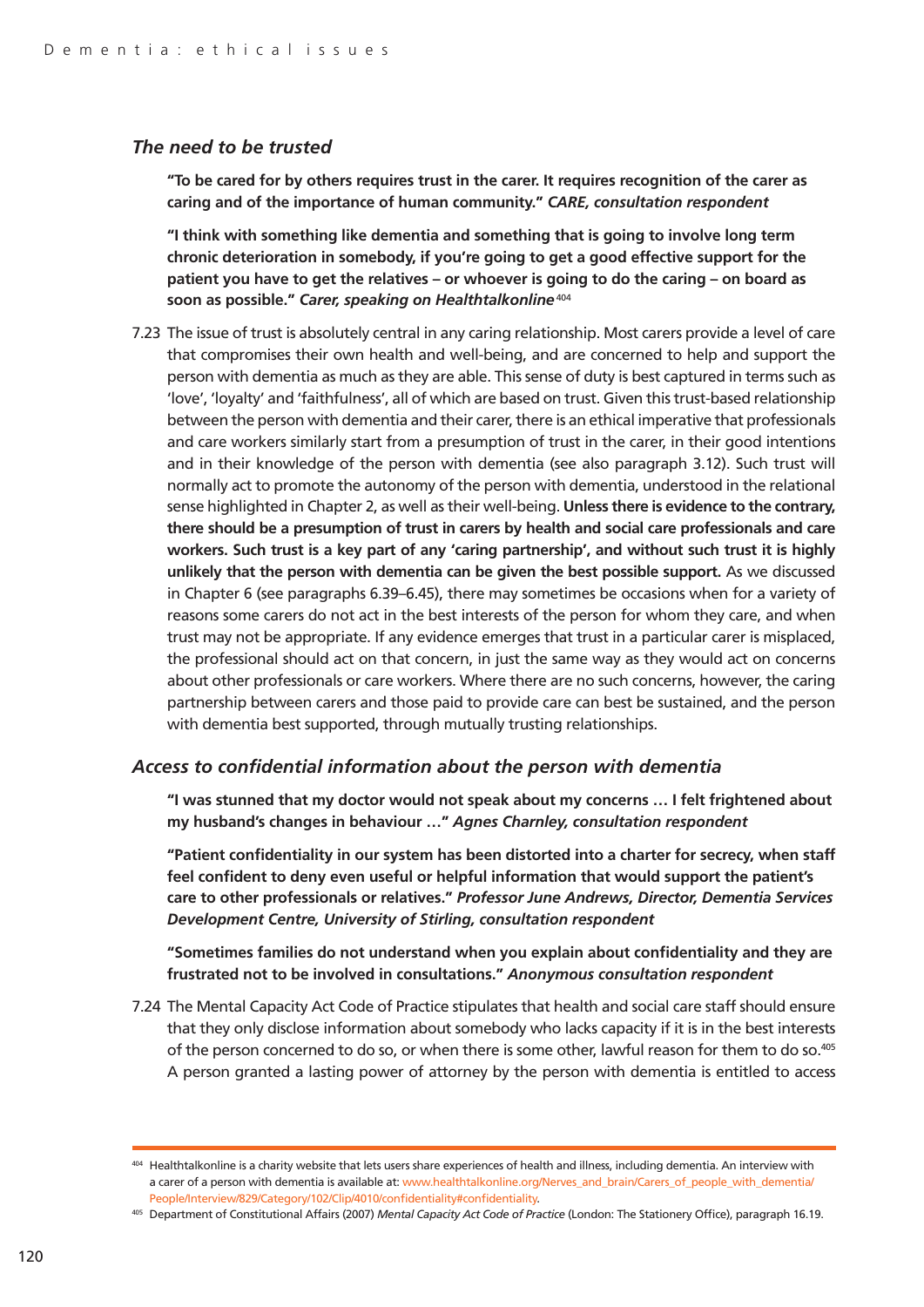information about the person, once they lack capacity, as long as the information is relevant to decisions they are able to make on behalf of the person.<sup>406</sup>

- 7.25 The Code of Practice, however, suggests that carers should not normally need to receive information from health and social care professionals about the person for whom they care, as such carers have their own knowledge of the person to guide their decisions. The Code notes that, despite the fact that a carer "will probably have good motives for wanting the information", the professionals "might feel strongly that disclosing the information would not be in the best interests of the person who lacks capacity and would amount to an invasion of their privacy."407 The Code therefore appears to place an emphasis on withholding information, rather than sharing it, and fails to focus on why carers *could* need information in order to help them care properly for their loved one. The Scottish Code of Practice for professionals, on the other hand, simply states briefly: "It will be necessary to consider the adult's right to confidentiality and any previously expressed wishes about disclosure of information "408
- 7.26 **We strongly support the current legal position that when a person lacks capacity, their confidential information should only be disclosed to others where it is in the best interests of the person to do so. We believe, however, that the current guidance in the Mental Capacity Act Code of Practice on**  *when* **it will be in a person's best interests to share information is too restrictive.** As we discuss in the context of diagnosis, dementia affects not only the individual with dementia, but also all those close to them, particularly those who take on the role of carer (see paragraph 3.22). When a person with dementia lacks capacity to make a particular decision about their health or welfare, it is clearly in their best interests that those involved in making the decision on their behalf have access to the necessary information and are appropriately supported. **Professionals should be made aware of the legitimate reasons why carers may ask for medical or other confidential information, and ordinarily start from the assumption that if a carer is involved in making a decision on behalf of the person with dementia, then they will need the same level of information as any other member of the care team. In short, carers should be provided with any information that it is necessary for them to know in order to carry out their caring role.**

**Recommendation 14: We recommend that the Office of the Public Guardian, in conjunction with the Department of Health and regulatory bodies such as the General Medical Council and Nursing and Midwifery Council, should reconsider the guidance on confidentiality currently given in the Mental Capacity Act Code of Practice, and give greater weight to the reasons why carers may need access to confidential information when involved in making decisions as to the best interests of the person with dementia for whom they care.**

# *Financial and social support*

**"Adequate financial and emotional support for carers should be offered to ease the stress and financial hardship incurred when looking after a person who is chronically ill."** *AAC Research Unit, University of Stirling, consultation respondent*

7.27 Caring for a person with dementia is expensive. Costs incurred by carers include factors such as lost earnings, paying for respite and other care, and investing in adaptations and assistive technologies for the individual for whom they are caring.409 The financial impact on the household may be even more dramatic in cases of early-onset dementia where the person with dementia is the primary

<sup>406</sup> *Ibid*, paragraph 16.9.

<sup>407</sup> *Ibid*, paragraph 16.30.

<sup>408</sup> Scottish Government (2007) *Adults with Incapacity (Scotland) Act 2000 Code of Practice: For persons authorised to carry out medical treatment or research under Part 5 of the Act* (Edinburgh: The Scottish Government), paragraph 1.6.7.

<sup>&</sup>lt;sup>409</sup> See paragraphs 6.5 to 6.12 for discussion on assistive technologies.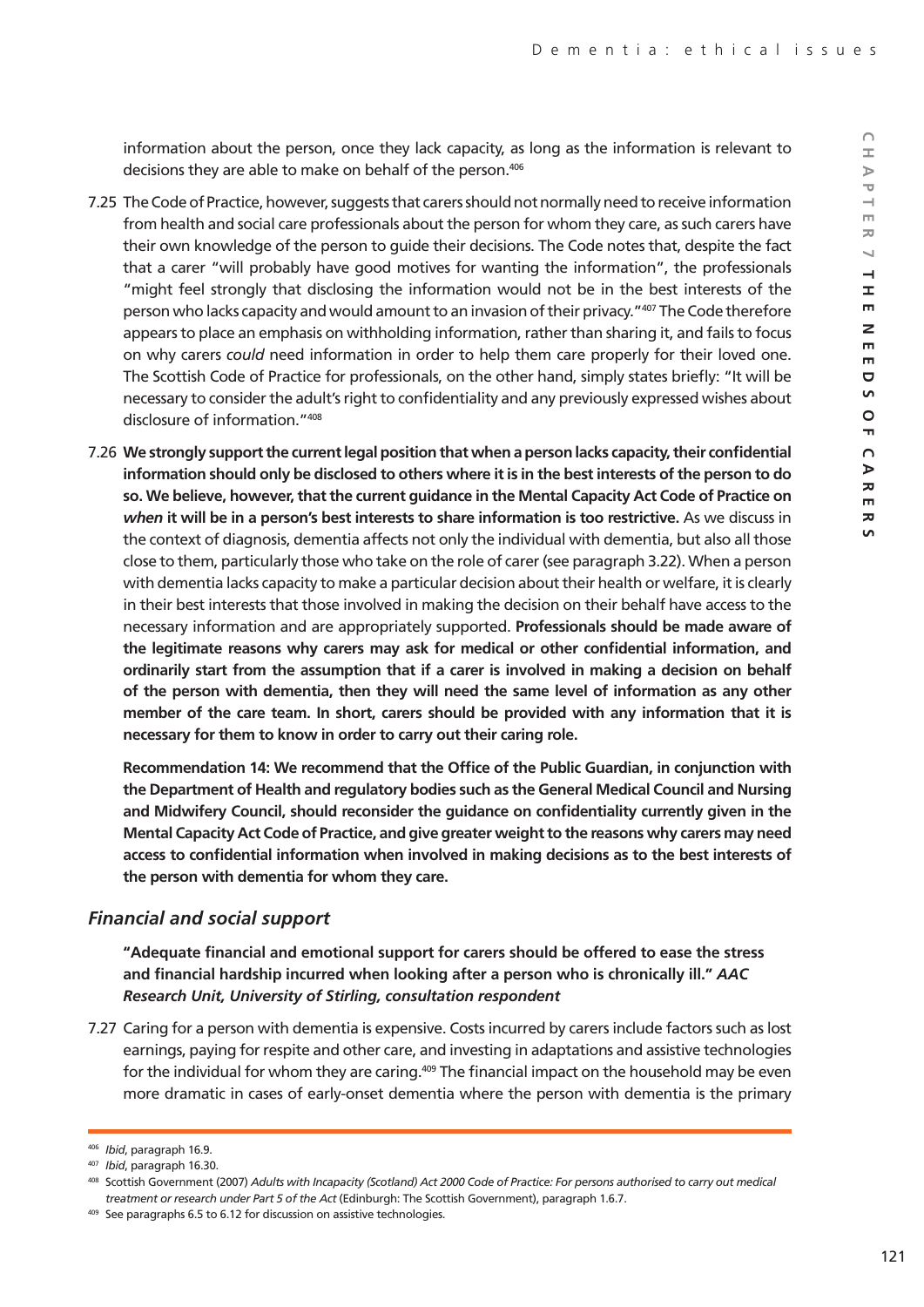breadwinner in the household at the time of diagnosis. Although the benefit system in the UK includes a Carer's Allowance, this is limited to those who spend at least 35 hours a week caring for a person who receives either Attendance Allowance or Disability Living Allowance, and these benefits in turn are difficult to obtain without a formal diagnosis.410 Given that over half of those with dementia do not currently obtain such a diagnosis,<sup>411</sup> many carers will find it difficult to obtain financial support for this reason alone. In addition, carer organisations such as Carers UK highlight how many carers miss out on welfare benefits to which they are potentially entitled.<sup>412</sup>

7.28 A carer's needs for support are not limited to financial matters, but also encompass emotional and practical support. Carers are entitled by law to a 'carer's assessment' by social services to see if they are entitled to support in their caring role, such as help in the house, adaptations, emotional support or a break from caring.<sup>413</sup> In a report by the House of Commons Committee of Public Accounts, however, it was noted that between half and two-thirds of all carers do not receive this assessment. In its recommendations, the Committee held that the Department of Health should "emphasise to local health organisations and their social care partners that they need to develop an action plan which gives priority to assessing and meeting the needs of carers."414

#### **Box 7.2: Example from practice – support and education for carers**

#### **Interaction training project**

As part of the **Forth Valley Dementia Project**, the Dementia Services Development Centre in Stirling has developed a course to help relatives, carers and care support workers in the Falkirk area understand dementia better and improve their interaction with those for whom they care.

The course gives participants an opportunity to share experiences and consider practical ways of responding to the person with dementia. It helps participants understand what dementia is and what changes occur in the brains of those affected. It also focuses on ways of communicating and how to anticipate and deal with challenging forms of behaviour. It ends with a practical session that involves working with people to maximise communication, understand behaviours better and strengthen relationships. **More information: Dementia Services Development Centre (2008)** *The Forth Valley Dementia Project* **(Stirling: DSDC), p13.**

#### **Caring with Confidence**

Caring with Confidence is a Department of Health backed initiative that offers free knowledge and skills-based learning for carers in England. This new programme, which is part of the Government's New Deal for Carers and the National Carers' Strategy, offers support and help to carers with particular emphasis on those who provide care on a daily basis but have difficulty finding out how to access the services and benefits available to them. It also aims to help carers to look at the essential aspects of looking after someone and how to communicate effectively with other people to help support their needs.

Carers can choose how they access the Caring with Confidence programme, either by attending face-to-face group sessions, completing self-study workbooks, accessing online sessions or a combination of all three. As part of the programme, special sessions for carers of people with dementia will be provided by the Alzheimer's Society in late 2009 in Sussex, Somerset, Devon and Hampshire.

**More information:** <www.caringwithconfidence.net/> and

7.29 Some carers find it very difficult to ask for the help that they need in order to cope with the situation in which they find themselves, especially where their adult identity has been based on a solid foundation of competence, capability and independence. It may take time for carers to realise that they are not coping, especially if they are making every effort to do so, and sometimes they may see asking for help as an admission of failure. Even once they have acknowledged the need for outside help, they may have difficulty in accessing it, for example because of a lack of knowledge about how the 'system' works.

<sup>410</sup> For example, Attendance Allowance and Disability Living Allowance application forms require details of the person's illness and any treatment that they receive.

<sup>411</sup> National Audit Office (2007) *Improving Services and Support for People with Dementia* (London: The Stationery Office), p7.

<sup>412</sup> See, for example, Carers UK (2005) *Caring and Pensioner Poverty: A report on older carers, employment and benefits* (London: Carers UK).

<sup>413</sup> s1 Carers and Disabled Children Act 2000 in England and Wales; s9 Community Care and Health (Scotland) Act 2002; s1 Carers and Direct Payments (Northern Ireland) Act 2002.

<sup>414</sup> House of Commons Committee of Public Accounts (2008) *Improving Services and Support for People with Dementia* (London: The Stationery Office), p5.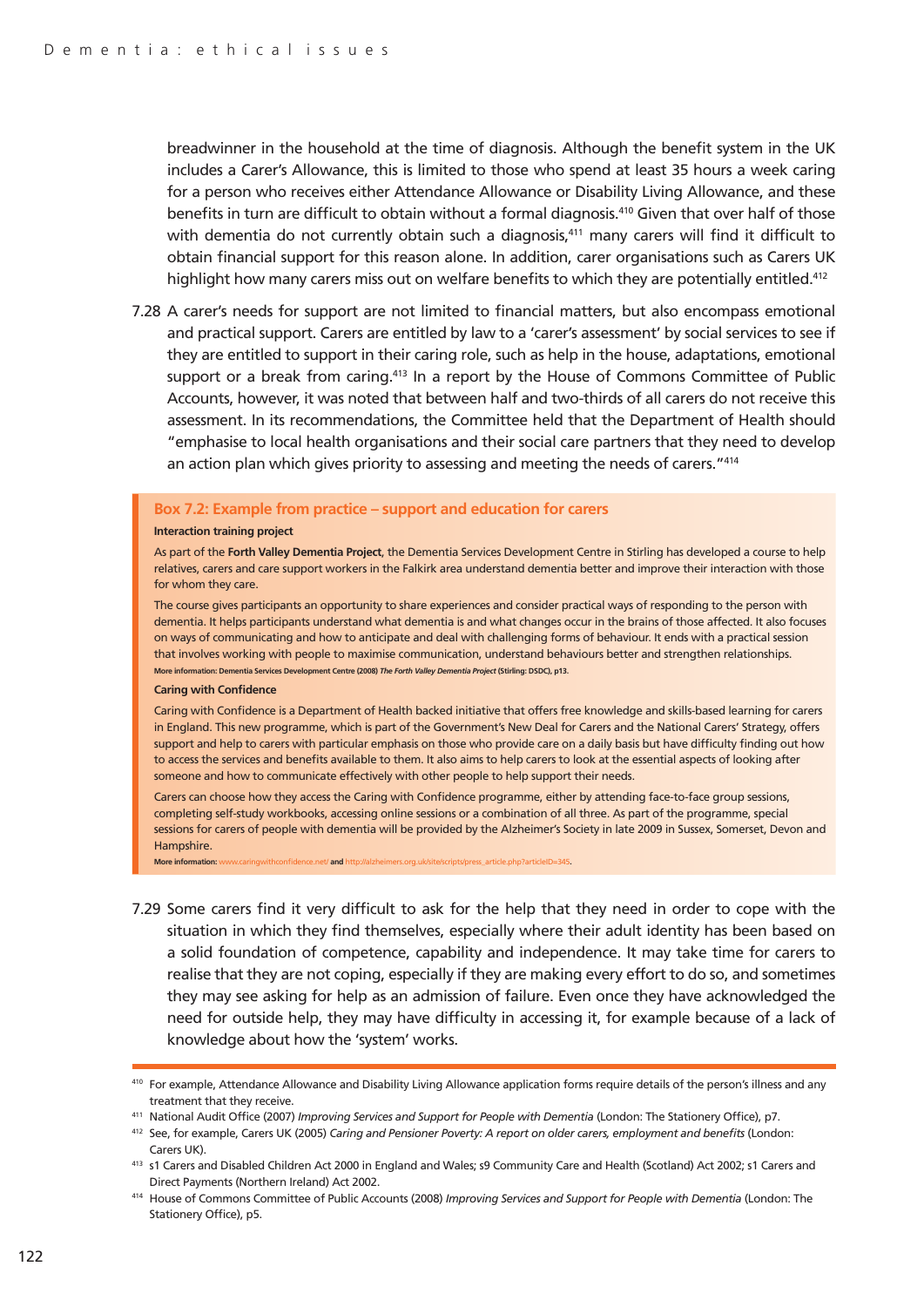**C H A P T E R 7**

 $\cap$  $\pm$  $\triangleright$  $\overline{\mathbf{v}}$  $\rightarrow$  $\overline{\rm cm}$  $\overline{z}$  $\overline{\phantom{0}}$ 

 $\overline{a}$ **h e n e e d s o f**  $\Omega$ **a r e r s**

7.30 **Our emphasis on solidarity highlights society's responsibility to support people with dementia and their carers. This responsibility extends to informing carers, openly and systematically, of the social and financial support to which they are entitled: support should not only be available to those who know enough about the system and have sufficient persistence to assert their rights. We again commend the proposed role of a dementia care adviser or similar (see paragraph 3.27) who should be well placed to ensure that carers of people with dementia are better informed about their entitlements. We reiterate that a timely diagnosis (see paragraph 3.18) is also important for carers, given that without such a diagnosis carers will experience significant difficulty in obtaining the help and support they themselves need.**

### **The help and support carers need as individuals**

7.31 We have already argued that carers are individuals in their own right, and have a moral right to be treated as such (see paragraphs 2.40, 2.41 and 7.15). Carers therefore have rights for their own sake, and also, crucially, a need for support in a variety of areas.

#### *Maintaining one's own identity*

**"[I] gave up teaching, singing, all things that gave me my identity."** *Agnes Charnley, consultation respondent*

**"Those caring need … the opportunity to meet and talk about other topics, so that their whole life does not revolve around dementia."** *Hazel Simpson, consultation respondent*

- 7.32 As we noted in paragraph 7.7, it takes time and reflection to acknowledge and assume for oneself both the 'role' and 'identity' of being a carer, even though that role or function may be obvious to others. Some carers may even reject their 'carer' identity altogether, and continue to see themselves as, for example, a daughter and not a carer.<sup>415</sup> Many types of adjustments are required before one can do so, especially where a diagnosis of dementia is delayed or absent.
- 7.33 It was also clear from our consultation that many carers face difficulties in maintaining their *own* identity when caring for their relative: in taking on the identity of a carer they risk losing aspects of what it meant to be themselves. It is therefore crucial that mechanisms are in place in order to allow carers to hold on to their own identity, for example through access to regular respite services in order to give them free space to be themselves and pursue their interests outside their caring role. We suggested in paragraphs 7.20 and 7.21 that carers should be seen as 'care partners' in their role of supporting the person with dementia. As a 'partner' in care, the carer should be able to feel that they are not solely responsible, and that it is legitimate for them to have some time to themselves while others provide the necessary care for their loved one.

#### **Box 7.3: Example from practice – Falkirk 'home from home' service**

The 'home from home' service is part of Falkirk Council's Joint Dementia Initiative (JDI) and involves individuals in the community welcoming people with dementia into their homes on either one or two days a week. People with dementia (living on their own or living with carers) are collected by the home owner or a member of the JDI staff and taken to the person's home. The people with dementia then spend the day choosing what they would like for meals, helping prepare the meal and carrying out other tasks such as washing the dishes. The focus is on helping people with dementia experience everyday life, from eating meals together to spending time chatting or maybe doing a crossword together, rather than attending a more institutional form of care such as a day centre. The choice of activities is up to those who attend, and the home owner and member of staff have plenty of opportunity to spend time with each person.

**More information available at:** <http://dementia.stir.ac.uk/pdffolder/FVDP-HomeFromHome.pdf>**. Contact details: Joint Dementia Initiative Falkirk Council, telephone: 01324 501730.**

<sup>415</sup> Goldsteen M, Abma T, Oeseburg B *et al*. (2007) What is it to be a daughter? Identities under pressure in dementia care *Bioethics* **21(1)**: 1–12.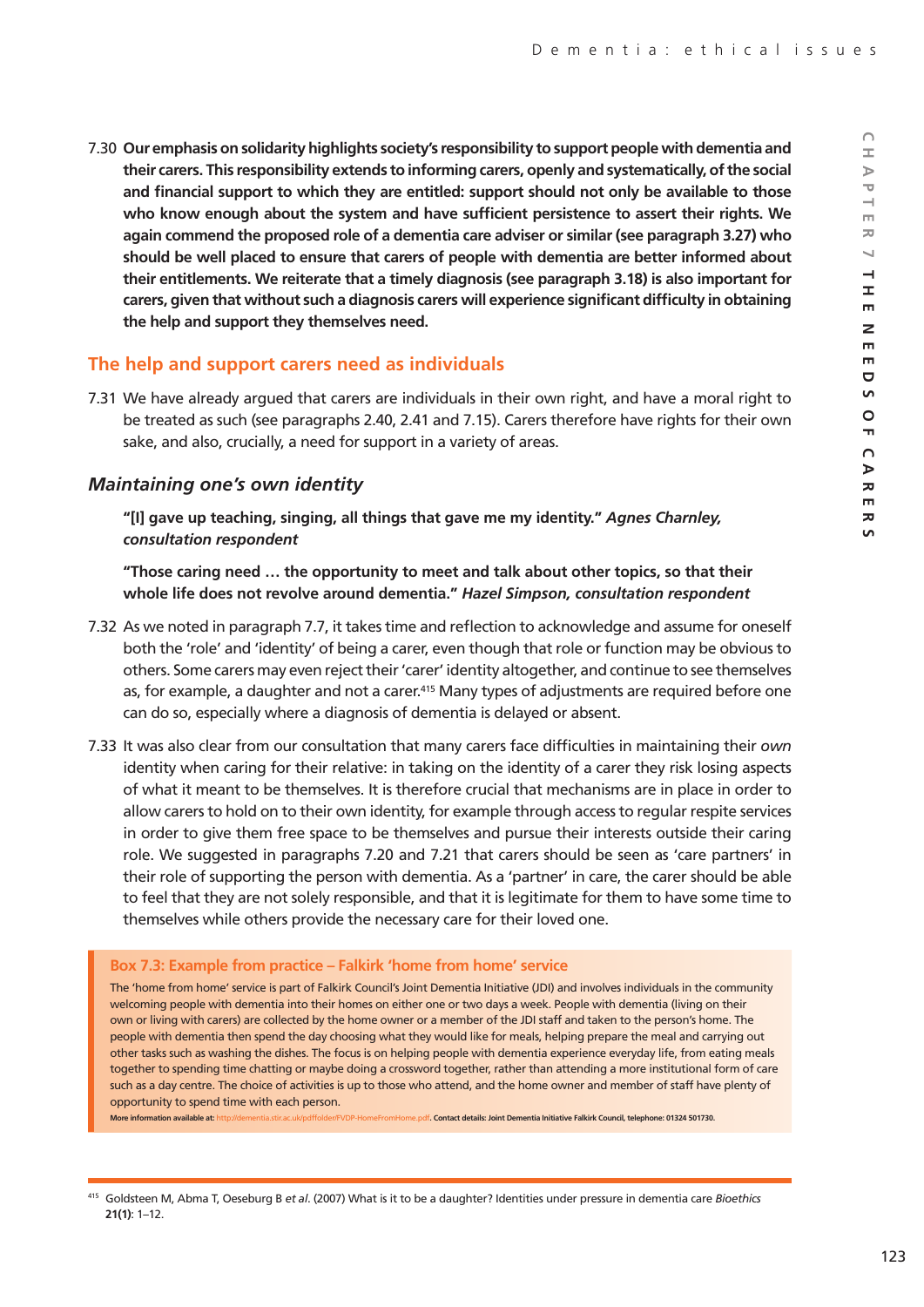#### **Box 7.4: Example from practice – carers' leisure pass**

**The Princess Royal Trust Salford Carers' Centre** is piloting a carers' leisure pass, which gives carers unlimited access to council swimming, gym and leisure facilities. Use of the pass is monitored, and if it is not used for a continuous period of two months, the Carers' Centre is informed and the carer is contacted to check if they are well. **More information: The Princess Royal Trust for Carers (2008)** *Putting People First Without Putting Carers Second* **(Essex: The Princess Royal Trust for Carers), p29, available at:** [http://static.carers.org/](http://static.carers.org/files/putting-people-first-09-individual-pages-4069.pdf) [files/putting-people-first-09-individual-pages-4069.pdf](http://static.carers.org/files/putting-people-first-09-individual-pages-4069.pdf)**.** 

#### *Counselling*

**"I didn't realise I was grieving. I thought you only grieved when someone was dead, and my wife isn't dead! I didn't know grieving could start with the diagnosis of a chronic illness."** *Anonymous participant on family carers' course*

7.34 For some carers, the option of counselling sessions may help them to understand and come to terms with some of their emotions, including possible feelings of quilt, anger and grief.<sup>416</sup> Counselling may be particularly necessary where the carer and the person with dementia have had a past emotional relationship that has been troubled or distant, although the need for counselling support may arise in any long-term caring relationship. By providing a 'safe place' where emotions can be explored in a non-judgmental way, counselling can help carers to come to terms with their own emotions about caring; support them in particular difficult situations in their caring role; and in some cases help them come to terms with the idea that other options of care should be considered.

#### *Considering one's own interests*

- 7.35 It is also essential that carers are supported in considering their *own* interests, as well as those for whom they care. In Chapter 5, we highlighted how, in making a particular decision for a person who lacks capacity to make that decision for themselves, others are legally required to act in that person's 'best interests'. At first sight, this suggests that the interests of the person with dementia should always be placed above those surrounding them. Yet, as we note above (see paragraph 7.14), interests are often complex and intertwined. In a family, it will rarely be the case that a single person's interests always take priority: rather some consideration will be given to everyone's interests and some degree of compromise found.
- 7.36 The Mental Capacity Act reflects this reality in its broad approach to 'best interests'. A determination of a person's best interests is not limited simply to what, in the abstract, might seem best for their personal welfare or well-being, but also includes consideration of factors such as their beliefs and values (see Box 5.2) and other factors they might have taken into account themselves. In many cases this will include strong concern for the welfare of others in their family. Moreover, any determination of a person's 'best interests' is inevitably limited by practical constraints, including finance and the availability of particular forms of support; and there can be no legal or ethical duty to continue caring where this is no longer physically or emotionally viable.
- 7.37 However, it may be very difficult for a carer genuinely to consider their own interests alongside those of the person for whom they care, even if they know that this is what the person with dementia would have wished. **Professionals such as doctors, nurses, clinical psychologists and social workers have an important role to play in supporting carers explicitly to consider their own needs and interests when weighing up difficult decisions, particularly around future care options**.

<sup>416</sup> See, for example, Alzheimer's Society (2008) *Counselling: How can it help?* Factsheet 445 (London: Alzheimer's Society), available at [http://alzheimers.org.uk/factsheet/445;](http://alzheimers.org.uk/factsheet/445) Gibson J (2009) Living with loss *Mental Health Practice* **12(5)**: 22–4.